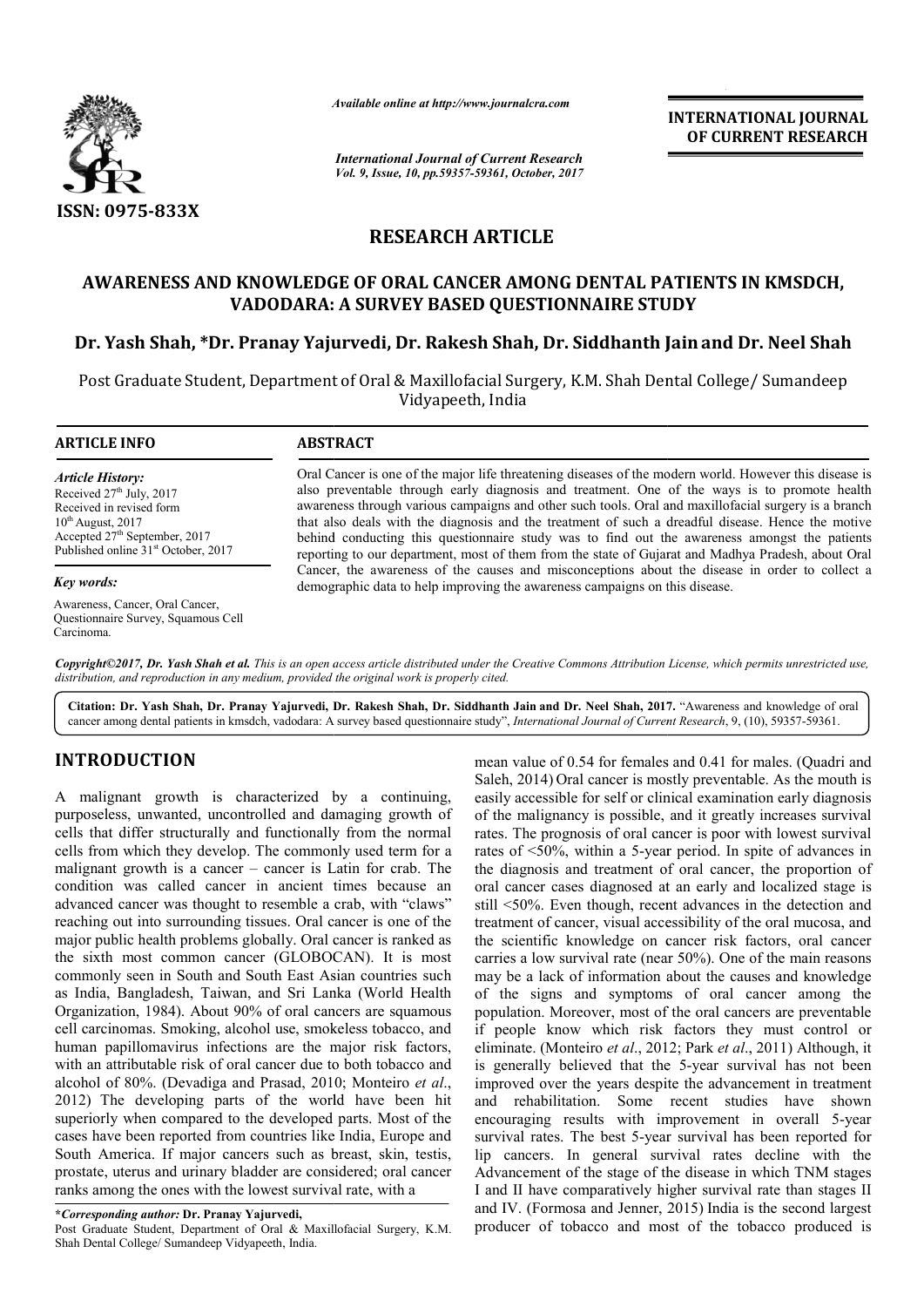consumed within the country only, with approximately 274.9 million tobacco users according to recent data (Global Adult Tobacco Survey-GATS, 2010). As per this report more than one-third (35%) of adults in India use tobacco in some form or the other, 163.7 million are users of only smokeless tobacco, 68.9 million only smokers, and 42.3 million users of both smoking and smokeless tobacco. Alarmingly high statistics and delayed presentation of patients at time of primary diagnosis underscores the need for an extensive awareness campaign on the issues related to oral cancer. Such campaigns represent potential opportunities to educate people and also help in implementation of effective education strategies targeting the areas where the public knowledge is found lacking. (Agrawal and Pandey, 2012) To reduce the morbidity and mortality associated with oral cancer, the public need to be aware of this condition in terms of its early symptoms and risk factors. Therefore, the aim of this study was to assess the public's awareness about oral cancer, their knowledge about early symptoms and risk factors, their practice regarding early lesions and their attitude towards tobacco cessation in dental care settings as a mean to control and prevent oral cancer occurrence.

# **MATERIALS AND METHODS**

The research was conducted at the Oral and Maxillofacial Surgery Department, K.M. Shah Dental College and Hospital. Ethical approval was obtained from the University Ethics Committee and informed consent was obtained from the individual participating in the study

#### **Inclusion Criteria:**

- Patients who came to the OPD of oral and maxillofacial surgery department of KMSDCH, vadodara.
- Patients willing to participate in the study.

#### **Exclusion Criteria:**

• Patients below 18 yrs.

The questionnaires were personally given to all the OPD patients of oral and maxillofacial surgery department. The questions were in English and regional language and the questionnaires were collected in person at conclusion of the filled forms. In an attempt to maximize the response rate, form was distributed in person, encouraging them to return their completed questionnaire. The questionnaires were processed and cross-checked for accuracy. Validated questionnaire result was 84.25% for this study.

#### **Validation formula used**

Self-prepared questionnaire is validated using chi-square test. Chi-square is the sum of the squared difference between observed (O) and the expected (E) data (or the deviation, D), divided by the expected data in all possible categories and data entered in SPSS 18.0 with the level of significance is 0.05  $(5\%)$ .

#### **Table 1. Questionnaire Proforma**

| Questionnaire Proforma                         |                                    |       |  |
|------------------------------------------------|------------------------------------|-------|--|
| Name:                                          |                                    |       |  |
| $Age / Sex$ :                                  |                                    |       |  |
| OPD no.:                                       |                                    |       |  |
|                                                |                                    |       |  |
| A) Knowledge & Awareness:                      |                                    |       |  |
| 1. Do you know word mouth cancer?              |                                    |       |  |
| a. Yes                                         |                                    | b No  |  |
|                                                |                                    |       |  |
| 2. Does your known suffered from mouth cancer? |                                    |       |  |
| a. Yes                                         |                                    | b. No |  |
|                                                |                                    |       |  |
| 3. Do you know the cause of mouth cancer?      |                                    |       |  |
| a. Yes                                         |                                    | b. No |  |
|                                                |                                    |       |  |
| 4. Can tobacco cause mouth cancer?             |                                    |       |  |
| a. Yes                                         | b No                               |       |  |
|                                                |                                    |       |  |
|                                                | 5. Can alcohol cause mouth cancer? |       |  |
| a. Yes                                         |                                    | b. No |  |
| 6. Can smoking cause mouth cancer?             |                                    |       |  |
| a Yes                                          |                                    | b No  |  |
|                                                |                                    |       |  |
| 7. Is mouth cancer can be treated?             |                                    |       |  |
| a. Yes                                         |                                    | b. No |  |
|                                                |                                    |       |  |
|                                                |                                    |       |  |
| Habits:-<br>B)                                 |                                    |       |  |
|                                                | 1. Are you a tobacco chewer?       |       |  |
| a. Yes                                         |                                    | b. No |  |
|                                                |                                    |       |  |
|                                                | 2. Are you a smoker?               |       |  |
| a. Yes                                         |                                    | b. No |  |
| 3. Are you an alcohol drinker?                 |                                    |       |  |
| a. Yes                                         |                                    | b. No |  |
|                                                |                                    |       |  |
|                                                |                                    |       |  |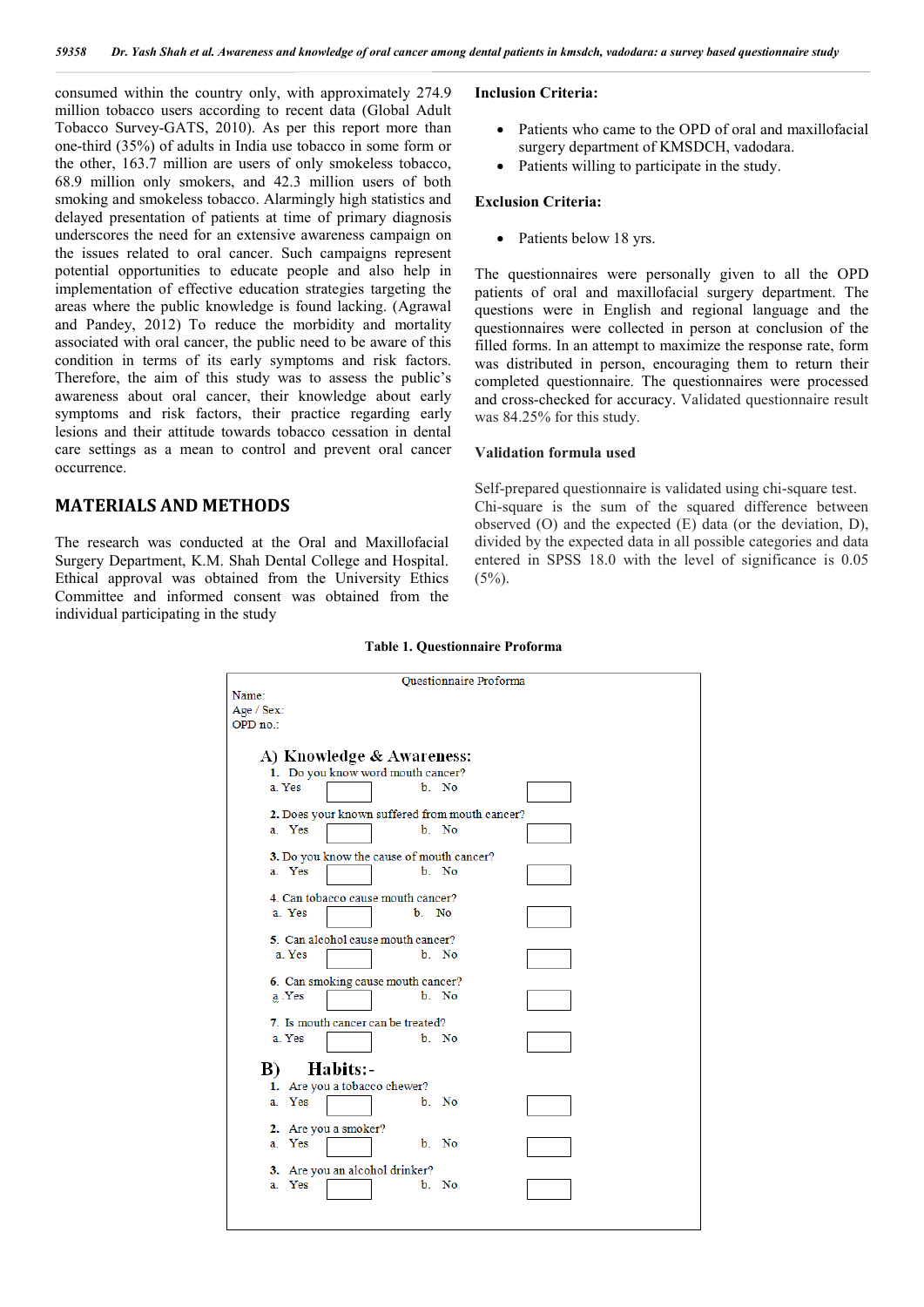# **RESULTS**

The study was devised to measure the awareness and knowledge of oral cancer among dental patients in kmsdch, vadodara. The patients were asked questions related to the knowledge regarding oral cancer; its causes, their family history, point of view regarding treatment and their habits. The questions in the questionnaire were regarding the knowledge of oral cancer, the causes related and its treatment related questions were asked and even about the adverse habit such as tobacco chewing or bidi smoking or any other habit was asked to the patient. Total 70 patients were included in the study from them 66 patients had heard the term oral cancer, 62 patients had basic knowledge of the different causes of oral cancer. Graphs representing the "Questionnoire performa" in sequential order.



**Graph 1. A1(question no. 1)**



**Graph 2. A2(question no. 2)**



**Graph 3. A3(question no. 3)**



**Graph 4. A4(question no. 4)**



**Graph 5. A5(question no. 5)**



**Graph 6. A6(question no. 6)**



**Graph 7. A7(question no. 7)**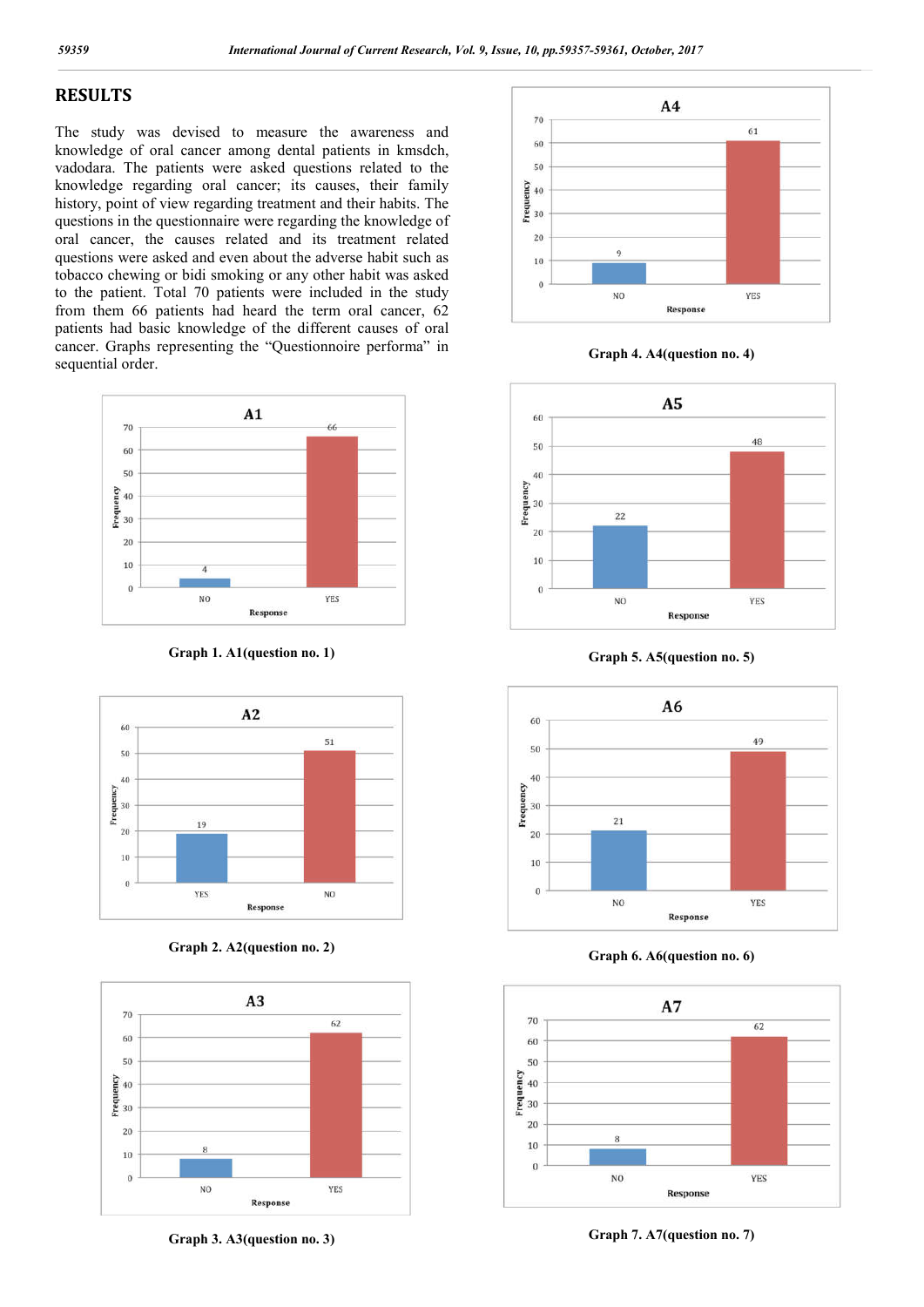

**Graph 8. B1(question no. 1)**



**Graph 9. B2(question no. 2)**



**Graph 10. B3(question no. 3)**

## **DISCUSSION**

Oral cancer accounts for approximately 200,000 deaths annually worldwide and 46,000 deaths occurring particularly in India). (Muthu Laakshmi, 2016) There is evidence that this cancer is more common in the developing countries in contrast to the developed ones, with the highest oral cavity cancer rates being found in Melanesia, South-Central Asia, and Central and Eastern Europe and the lowest in Africa, Central America, and Eastern Asia for both males and females. (Ahmedin Jemal *et al*., 2011) Oral cancers, with its widely variable rate of occurrence, has one of the highest incidences in India constituting around 12% of all cancers in men and 8% of all cancers among women. It has been estimated that 83,000 new oral cancer cases occur here each year. Moreover, in India, the extremely popular use of the smokeless tobacco product called gutkha, renders its population and especially its youth to a

greater risk of developing oral submucous fibrosis, a premalignant disease resulting in increased incidence of oral cancer in younger patients. (Agrawal and Pandey, 2012) Risk factors for oral cancers include smoking, alcohol use, smokeless tobacco products, and HPV (human papillomavirus) infections, with smoking and alcohol having synergistic effects. The contribution of each of these risk factors to the oral cancer burden varies across regions. Smokeless tobacco products and betel quid with or without tobacco are the major risk factors for oral cavity cancer in India and other neighboring countries. (Zohaib Khan *et al*., 2014) Majority of oral cancers have been observed to arise from long-standing premalignant lesions especially in high incidence areas. (Gurkan Yardimci *et al*., 2014) Mouth cancer is largely preventable by avoiding known risk factors and national and international guidelines stress the importance of early detection. (West *et al*., 2006) Delayed presentation of oral cancer is mainly due to lack of awareness of the public about oral cancer and its associated risk factors which also results in increased treatment morbidity and reduced survival rates. (Ford and Farah, 2013) India is the second largest producer of tobacco and most of the tobacco produced is consumed within the country only, with approximately 274.9 million tobacco users according to recent data. (Consumption of tobacco products Press Information Bureau Government of India Ministry of Health and Family Welfare, 2013) As per this report more than one-third (35%) of adults in India use tobacco in some form or the other, 163.7 million are users of only smokeless tobacco, 68.9 million only smokers, and 42.3 million users of both smoking and smokeless tobacco. Alarmingly high statistics and delayed presentation of patients at time of primary diagnosis underscores the need for an extensive awareness campaign on the issues related to oral cancer. Such campaigns represent potential opportunities to educate people and also help in implementation of effective education strategies targeting the areas where the public knowledge is found lacking. (Agrawal and Pandey, 2012)

Awareness about cancer, its risk factors and their symptoms can lead to early clinical presentation. Unlike reported from low-risk populations, the data from this study has suggested that the overall awareness of oral cancer in this high-risk population is high. (Kalavathy Elango) However a considerable proportion of habitués were not aware of the risk of their habits. This included 54.3% of smokers, 45.7% of subjects who consumed alcohol, and 47.1% of pan-chewers. The data from this study has confirmed that the prevalence of risk habits and awareness about oral cancer and the knowledge of risk factors are proportional to the education level of the subjects. The present study found that among socio-demographic factors, there was a significant correlation between the participants' level of education and knowledge about risk factors. This result is in agreement with those of other studies conducted in India by Devadigaand Prasad *et al* and in contrast to the results of a study recently conducted in American adults Luryi *et al*. (Razavi and Tahani, 2015) Overall awareness of oral cancer in this high-risk community was good. Only 5.7% (4 persons) were totally unaware of the oral cancer and its risk factors. 94.3% (n=66) of the subjects had heard about oral cancer and 27.1% knew someone with history of oral cancer. 88.6% (n=62) correctly identified the causes of oral cancer. There were, however, certain misconceptions about oral cancer in this community. 88.6% believed that oral cancer is a curable disease. Those subjects who did not respond to the questions were excluded from the analysis. 70.0% subjects identified smoking as the cause of oral cancer, but only 68.6% recognized